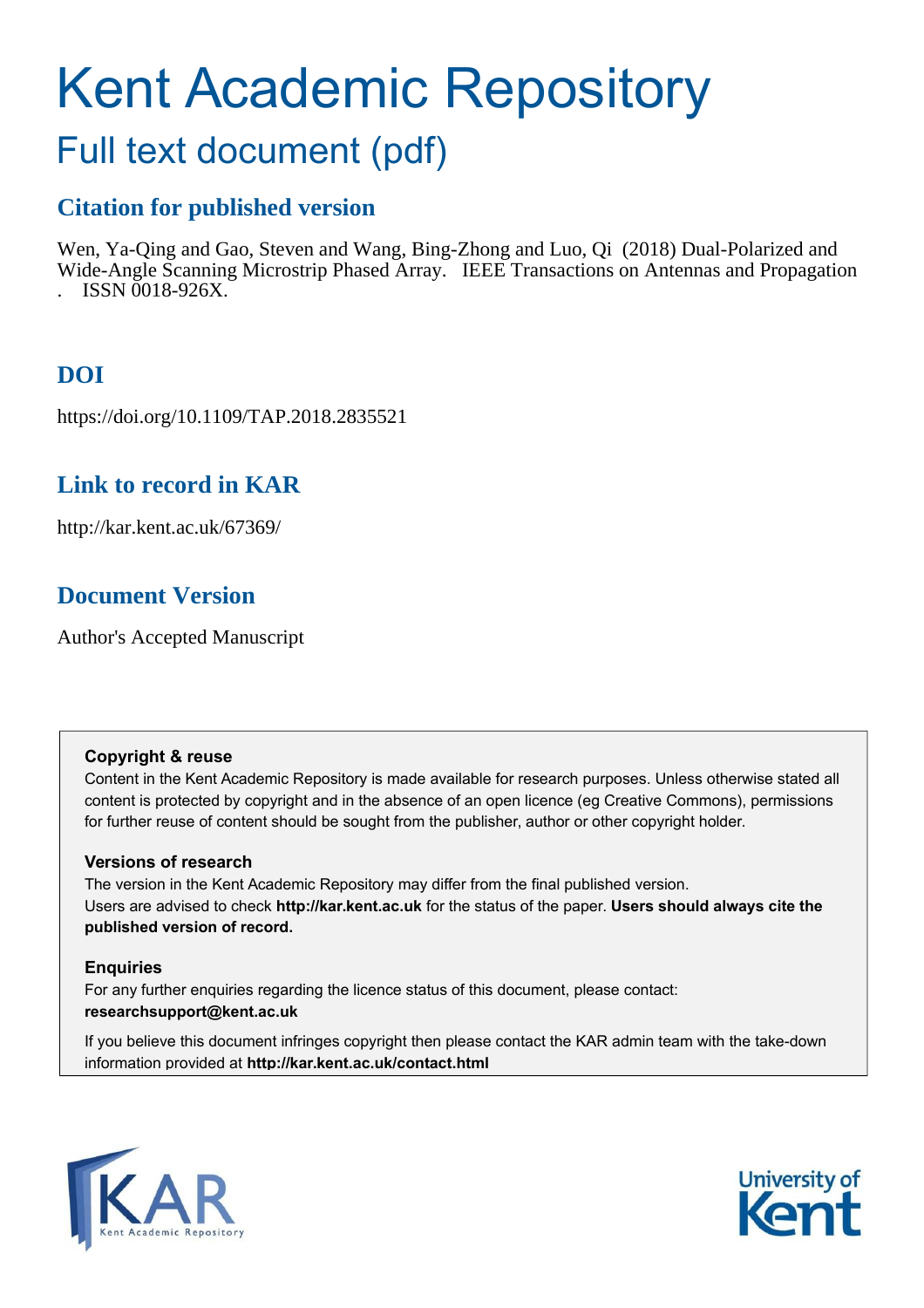### Dual-Polarized and Wide-Angle Scanning Microstrip Phased Array

Ya-Qing Wen, Steven Gao, Bing-Zhong Wang, Senior Member, IEEE and Qi Luo

Abstract—In this paper, a novel microstrip phased array with dual-polarized and wide-angle scanning in the 2-dimensional (2D) space is proposed. The antenna element consists of a mushroom-shaped patch and two circular patches. Each circular patch is connected with one feeding port. The mushroomshaped patch is excited via capacitive coupling through the gaps between the mushroom-shaped patch and the circular patch. The zeroth-order resonance (ZOR) and  $TM<sub>010</sub>$  mode resonance are simultaneously generated in the mushroom-shaped patch. The 3dB beamwidth of the antenna element in the 2D space is in the range between  $110^{\circ}$  and  $125^{\circ}$ . One  $6\times 6$  phased array based on the antenna element is designed, fabricated and measured. The phased array shows dual-polarized wide-angle beam scanning in a range of  $\pm 66^\circ$  in both x-z and y-z planes.

#### **Index Terms—Microstrip antenna, phased array, wide-angle scanning, dual-polarization**

#### I. INTRODUCTION

HASED arrays have been widely used in the military radar **PHASED** arrays have been widely used in the military radar and civilian satellite communications, etc., because they electronically scan the beam without any mechanical movement [1]-[2]. In recent years, it becomes increasingly important for researchers to investigate the technique of extending the beam scanning angle range of phased arrays and related beamforming technology. One of the popular techniques of achieving wideangle beam scanning is to broaden the 3dB beamwidth of the antenna elements in phased arrays, such as the use of pattern reconfigurable elements [3]-[5] where the total scanning area was divided into several sub-areas with different radiation modes of the element antennas. The gain of the elements was kept large enough in the whole scanning range, which is an effective way to extend the 3dB beamwidth of the elements. The corresponding phased array using such reconfigurable elements extended the scanning angle range to more than  $\pm 70^{\circ}$ .

Mutual coupling between antenna elements is one important factor causing limited range of beam scanning. Strong mutual coupling between antenna elements leads to deterioration of antenna gain, sidelobe and efficiency at large scan angles. One important technique to achieve wide-angle beam scanning is to reduce the mutual coupling between antenna elements [6]. On the other hand, the mutual coupling can also be utilized in the phased array. In [7], the author presented a patch antenna with multiple ports. The active elements were directly fed from ports of feeding network, while the parasitic elements were excited by coupling energy from coupling ports of the active element. Applying this three-element patch subarray, a low-cost phased

array is realized.

 It is important to for a phased array to have stable polarization. In the linear phased array, normally vertically polarized radiation pattern is applied [8]-[11]. Endfire lobes can be generated by vertically polarized radiation pattern with an infinite ground. It is helpful for the wide-angle scanning and phased array with angle scan range over  $\pm 77^{\circ}$  at the elevation plane was reported in [11]. Dual-polarized antennas have been required for phased arrays to be applied to various applications such as mobile satellite communications, weather radars, and synthetic aperture radars [12], [13]. The dual-polarized radiation can enhance the transmission efficiency between the transmitted and received antennas. Techniques to obtain dualpolarization includes using multiport feeding and multimode operating [14]-[17]. In the reference [18], in order to realize a differential feed, the dual-polarized patch antenna was excited by two tapered baluns, thus achieving a high isolation (higher than 28 dB) and reduced cross-polarization levels.

While the dual-polarized antenna operated in the phased array, some serious problems need to be solved. The stability of the polarization and the isolation between the orthogonal polarizations are especially critical. A dual-polarized suspended stripline fed open-ended waveguide antenna subarray was proposed and applied in a phased array in [19]. In order to keep a good isolation between the two polarized ports, multilayer configuration was used. There was a compact transition between the waveguide and the suspended stripline, and the cross polarization level of the antenna was less than -27 dB. Waveguide antenna and Vivaldi antenna were applied as the antenna element in the dual-polarized phased array in the reference [20] and [21]. For the waveguide antenna, dual-ports were used to obtain the dual-polarized radiation. For the Vivaldi antenna, double-mirror balanced antipodal Vivaldi antennas reversed along the E- and H- planes as elements. The doublemirroring can be employed for dual-polarized radiation in the array. Both phased arrays can scan their beams with dualpolarization over  $\pm 40^{\circ}$ .

This paper presents the designs of a microstrip antenna and a phased array. A novel array element with wide beamwidth is developed by letting the microstrip antenna simultaneously operates in ZOR mode and  $TM<sub>010</sub>$  mode at the frequency of interest. The microstrip antenna with only  $TM<sub>010</sub>$  mode cannot obtain wide beamwidth. However, the microstrip antenna with ZOR mode radiates like a monopole, which has a radiation beam at the low angles in the elevation plane and a radiation null pointing in the vertical direction. Therefore, the combination of the ZOR mode and the  $TM<sub>010</sub>$  mode can realize an antenna with wide beamwidth [22]. The dual-LP radiations are obtained by using two feeding ports on the antenna, one is for x-polarization and the other is for y-polarization. The microstrip phased array designed by using this element can scan its main lobe within a wide-angle range in the 2D space.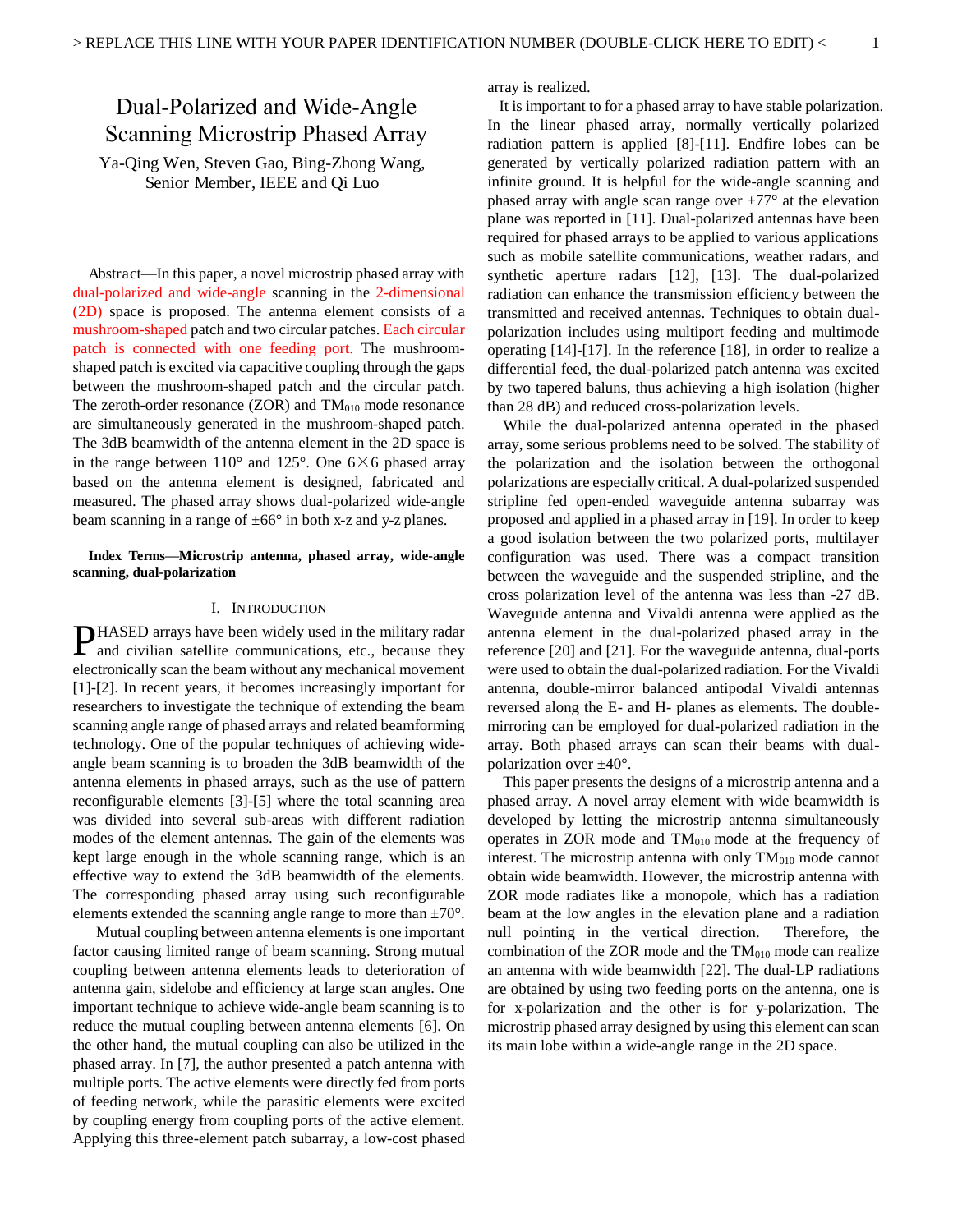#### II. THE MICROSTRIP ANTENNA OPERATED WITH ZOR MODE AND  $TM<sub>010</sub>$  MODE

#### A. The Structure of the Microstrip Antenna

 The structure of the antenna is shown in Fig. 1. The antenna is printed on a dielectric substrate with a size of La×Lb. The substrate is F4B-2 with a thickness of 2mm,  $\varepsilon$ <sub>r</sub> =2.65, and  $\delta_d = 1.9 \times 10^{-3}$ . A rectangular patch is printed on the top of the substrate, while the bottom of the substrate is the ground plane. The antenna element is mushroom-shaped as there is a metal via connecting the center of the rectangular patch to the metal ground. Two circular patches of the same size are inserted on the adjoining edges of the rectangular patch. Coaxial probes with characteristic impedance  $50\Omega$  are connected to the center of the circular patches. There is a gap (s) between the circular patch and the rectangular patch, so the excited energy is transmitted from the circular patches to the mushroom-shaped patch via capacitive coupling. The specific parameters of the antenna are as follow:  $La = Lb = 80$  mm;  $Wa = Wb = 15.5$  mm;



 $R=1.7$  mm; s = 0.3 mm. Fig. 1. Structure of the proposed microstrip antenna

#### B. The ZOR Mode and  $TM<sub>010</sub>$  Mode

The  $TM<sub>010</sub>$  mode can be generated in the proposed antenna as a conventional rectangular patch antenna. The electric fields distributions inside the patch are shown in Fig. 2. It is well known that the half-wavelength wave is generated inside the antenna and the resonance frequency is decided by the length of the patch's edge with half-period field. In order to keep the same resonance frequency generated with the two different ports, a square rectangular patch was selected.

In the center of the square rectangular patch, there is a metal via which connected the patch to the ground plane. The patch has been a shape of a mushroom. In general, the mushroomshaped antenna can work with an infinite wavelength mode at a specific non-zero frequency called a ZOR mode. The radiation of antenna with ZOR mode is like one of the monopoles. The size of the patch, the radius of the via, the thickness of the substrate, and the size of the metal ground have an influence on the radiation. The mushroom-shaped patch with  $TM<sub>010</sub>$  mode and ZOR mode has an equivalent circuit [23] as shown in Fig. 3, when Port 1is excited.

In the equivalent circuit, Lf is the inductance generated by the feeding probe and Cf is the capacitance generated by the circular patch. Cs is the capacitance of the gap between the circular patch and the rectangular patch. For the mushroom-



Fig. 2 Simulated distributed electric fields of the proposed antenna, (a) port 1 excited; (b) port 2 excited



Fig. 3. Equivalent circuit of the mushroom patch when excited by one port

shaped patch, Cp and Rp are, respectively, the shunt capacitance and shunt resistance generated by the patch and the metal ground. Lz and Rz are, respectively, shunt inductance and shunt resistance generated by the via. They connected the source by the series capacitance Cs.

The antenna should obtain a wide beamwidth radiation pattern, with a combination of the ZOR mode and  $TM<sub>010</sub>$  mode. The radiated power between the ZOR mode and  $TM<sub>010</sub>$  mode should be balanced. The details will be discussed in Section III.

#### III. WIDE BEAMWIDTH AND DUAL-POLARIZED RADIATION PATTERN OF THE ANTENNA

#### A. Wide 3dB Beamwidth of the Radiation Pattern

It is known that a microstrip antenna with ZOR mode has a conical-shaped radiation pattern, like a monopole`s dominant mode. The radiation null arises at the vertical direction ( $\theta = 0^{\circ}$  of the z-axis). The radiation pattern on the horizontal plane (x-y plane) is omnidirectional. The direction of the main lobe at the elevation plane is decided by the size of the metal ground. The pointing angle becomes lower as the metal ground being smaller. On the other hand, the microstrip antenna with only  $TM<sub>010</sub>$  mode has a radiation pattern with the main lobe toward the vertical direction. The combination of the ZOR mode and the TM010 mode makes combined radiation pattern with wide coverage.

Fig.4 shows the radiation patterns of the antenna with only  $TM<sub>010</sub>$  mode when Port 1 is excited. In this case, there is no via in the center of the patch. The radiation is the same as that of the conventional rectangular patch. The change of the size of metal ground has little influence on the radiation pattern. The radiation patterns at both x-z plane and y-z plane are linear polarization, and the 3dB beamwidth of the radiation patterns is in the range of [77°, 85°].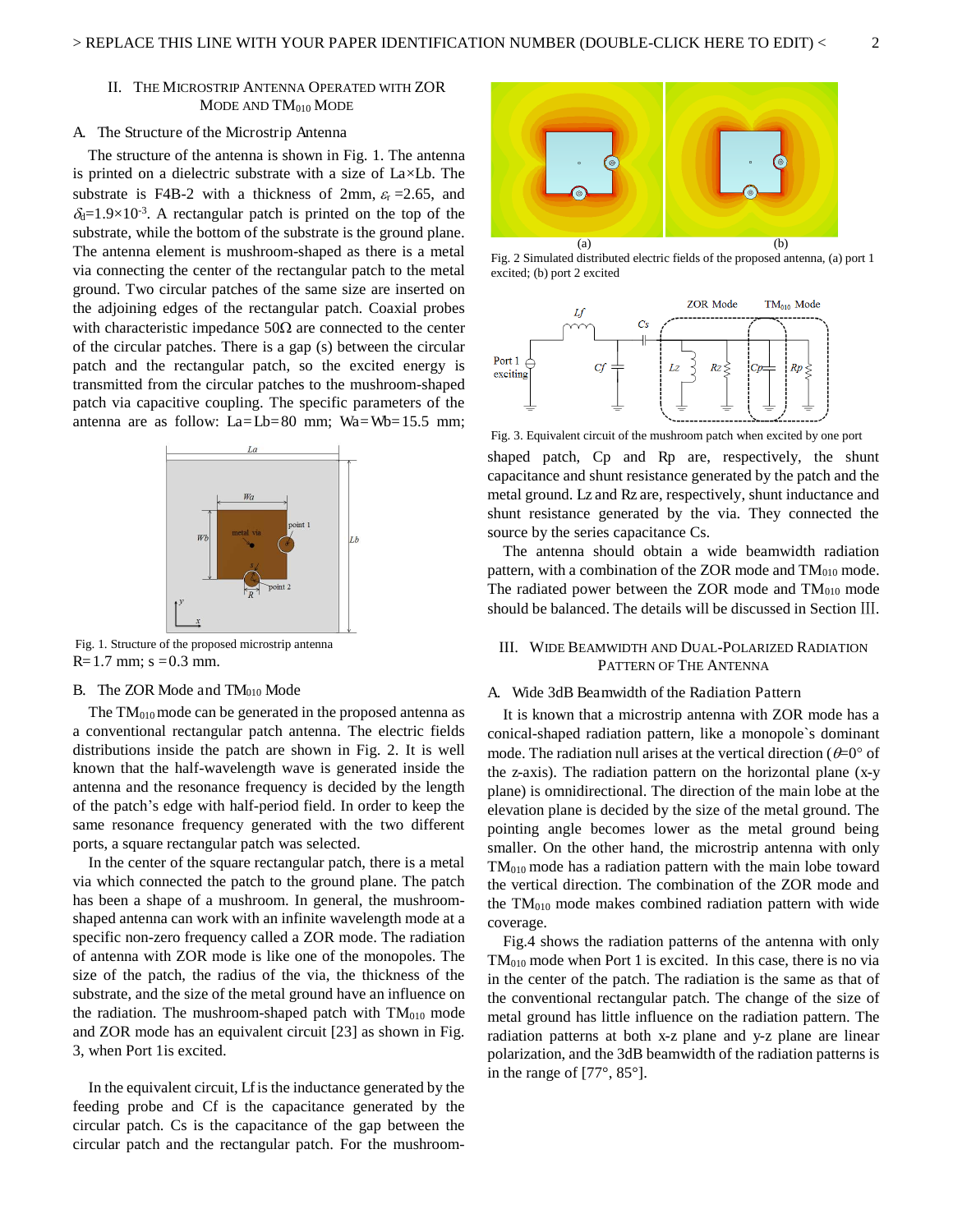When the ZOR mode is introduced by adding a central via, the antenna is configured to the proposed structure. Fig. 5 shows the simulated radiation patterns of the proposed antenna with different sizes of metal ground. The size of the metal ground has much influence on the radiation of ZOR mode. When the size is too small, the main lobe of the ZOR mode radiates around the low angles at the elevation plane, and the radiation interspace at the vertical angles is too much. In this case, the combination of ZOR mode and  $TM<sub>010</sub>$  mode leads to a wave-shaped radiation pattern like the patterns in Fig. 5 when La=Lb=40mm. Similarly, when the metal ground is too large, the main lobe of ZOR mode can only radiate in the vertical direction. In this case, the combination of ZOR mode and  $TM<sub>010</sub>$ mode cannot play the role of increasing the beamwidth. As shown in Fig. 5, when La=Lb=120 mm, the beamwidth of the radiation patterns are the same as those of only  $TM<sub>010</sub>$  mode. Therefore, an optimized size of the metal ground is important to broaden the beamwidth of the antenna. It is found that the combination is perfect when La=Lb=80mm. The radiated lobe of the  $TM<sub>010</sub>$  mode fills up the interspace of the radiation pattern of the ZOR mode around the vertical direction. Besides, the conical-shaped radiation pattern of the ZOR mode fills up the low angles in the elevation plane. A wide 3dB beamwidth radiation pattern is generated.

Furthermore, the incident powers of the ZOR mode and the TM010 mode should be in a suitable ratio, otherwise undesired wave-shaped radiation pattern will be generated. For the ZOR mode and the  $TM<sub>010</sub>$  mode, the incident powers are respectively,

$$
P_{ZOR} = \frac{1}{2} R_z \cdot |\dot{i}_z|^2 \tag{1}
$$



Fig. 4. Simulated radiation pattern of the antenna with only  $TM<sub>010</sub>$  mode (a) x-z plane; (b) y-z plane (only Port 1is excited, unit: mm)



Fig. 5. Simulated radiation pattern of the antenna with ZOR mode and  $TM<sub>010</sub>$ mode (a) x-z plane; (b) y-z plane (only Port 1is excited, unit: mm)

$$
P_{TM_{010}} = \frac{1}{2} R_p \cdot \left| i_p \right|^2 \tag{2}
$$

The incident powers are influenced by Rz and Rp directly, which are decided by the size of the metal via and thickness of the substrate. Tables I and II show the values of the 3dB beamwidth of the antenna with different radius of metal via and thickness of the substrate.

By comparing the results, the radius of the metal is set to 0.3mm, and the thickness is set to 2mm. With this configuration, the 3dB beamwidth of the antenna in both x-z and y-z planes are broadened.

#### B. Dual-Polarized Radiation Pattern of the Antenna

TABLE BEAMWIDTH OF THE ANTENNA WITH DIFFERENT VALUES OF METAL VIA'S RADIUS (ONLY PORT 1 IS EXCITED, SUBSTRATE'S THICKNESS IS 2MM)  $R_{via}(mm)$  0.1 0.3 0.5

| $\mathbf{K}_{\text{via}}(IIIIII)$ | V.I            | U.J           | U.J          |
|-----------------------------------|----------------|---------------|--------------|
| 3-dB BW $(x-z$ plane)             | $81.6^\circ$   | $125.3^\circ$ | $99.2^\circ$ |
| 3-dB BW $(y-z$ plane)             | $77.1^{\circ}$ | $110.0^\circ$ | $86.3^\circ$ |

TABLE

| BEAMWIDTH OF THE ANTENNA WITH DIFFERENT VALUES OF SUBSTRATE'S   |  |
|-----------------------------------------------------------------|--|
| THICKNESS (ONLY PORT 1 IS EXCITED, METAL VIA'S RADIUS IS 0.3MM) |  |

| H(mm)                 |                 |                 |                 |
|-----------------------|-----------------|-----------------|-----------------|
| 3-dB BW $(x-z$ plane) | $104.3^{\circ}$ | $125.3^{\circ}$ | $107.0^{\circ}$ |
| 3-dB BW $(y-z$ plane) | $89.5^\circ$    | $110.0^{\circ}$ | $100.2^\circ$   |

There are two feeding ports on the antenna. Fig. 6 shows the simulated current distribution with two ports excited, respectively. The surface currents point to the x-direction and y-direction, respectively. According to the antenna theory, the polarization of the radiation is decided by the surface currents on the radiating element. The x-direction-polarized radiation pattern is generated by the x-directional current. Similarly, the y-direction-polarized radiation pattern is generated by the y-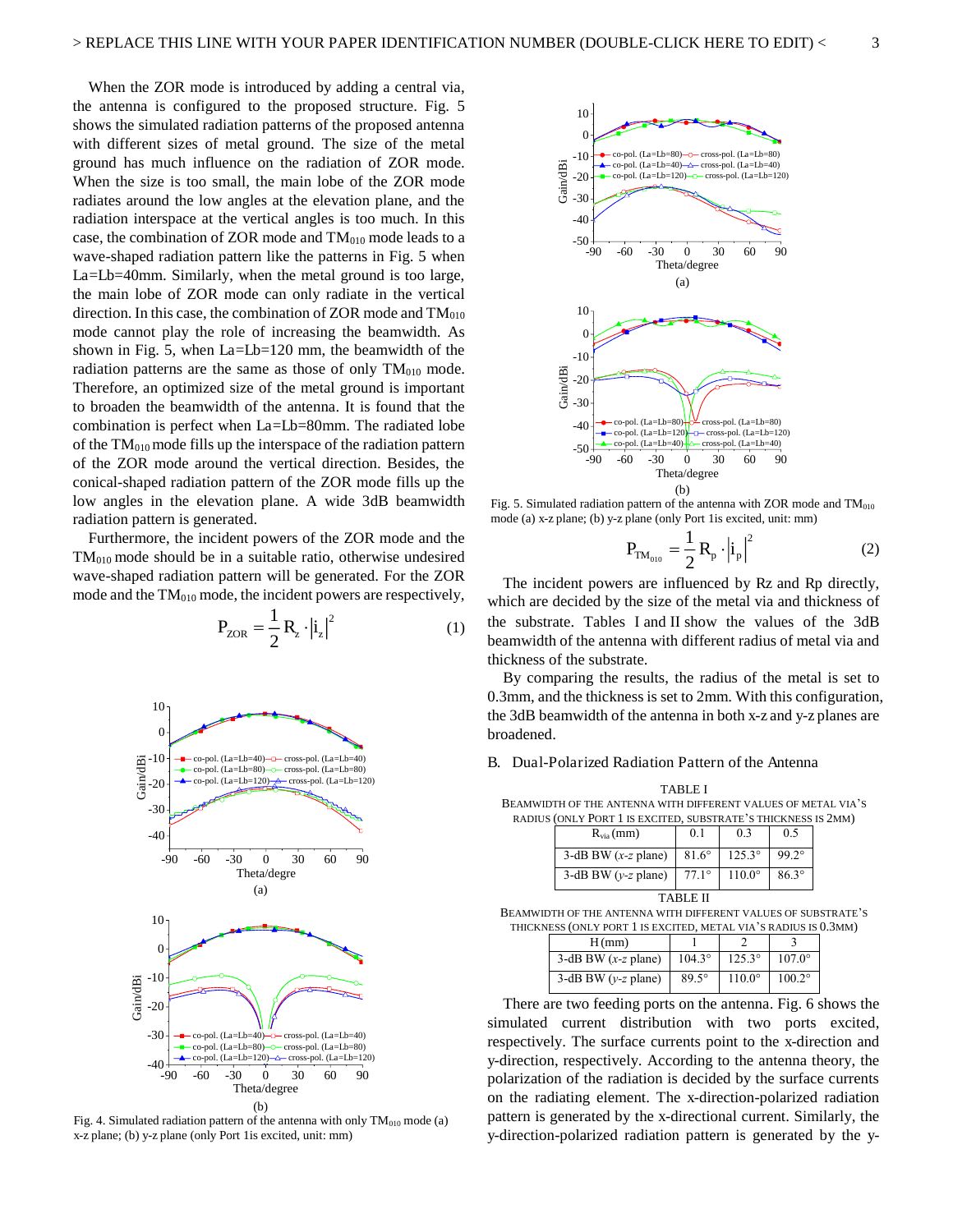

Fig. 6. Simulated current distribution of the antenna with the two ports excited successively, (a) Port 1 excited; (b) Port 2 excited

directional current. Therefore, the proposed antenna can obtain dual-polarized radiation patterns.

#### C. Measured Results and Analysis

 The proposed antenna was fabricated and measured. The photos of the antenna porotype and the antenna under measurement are shown in Fig. 7.

Fig.8 shows the simulated and measured S-parameters of the two ports of the antenna. If there is no metal via, only  $TM<sub>010</sub>$ mode is generated in the antenna. The resonance frequency is 5.23 GHz. While for the ZOR mode, the resonance is at 5.07 GHz. When two modes work together, the resonance is near 5.13 GHz in the simulation results. Because the antenna



Fig.7. View of the antenna and measured scenarios in the anechoic chamber

structure is symmetrical, the simulated results of two ports are exactly the same, while the measured results show that the responses from the two ports are very similar. From Fig. 8, it can be seen that the simulated results show the overlapped bandwidth of the two polarizations from 5.02 GHz to 5.23 GHz, and the measured results show that the overlapped bandwidth of the two polarizations from 5.15 GHz to 5.26 GHz. Thus, the antenna can work with a bandwidth over 100MHz which is sufficient for some radar detection system. The isolation between the two ports is higher than 22 dB in its operating frequency band.



Fig. 9. Simulated and measured radiation pattern of the proposed antenna. (a) Port 1 x-z plane; (b) Port 1 y-z plane; (c) Port 2 y-z plane; (d) Port 2 x-z plane.

Radiation patterns of the two ports are measured respectively at 5.2 GHz, which are shown in Fig. 9. During the measurement, when one port is excited, the other is connected to a matched load. When Port 1 is excited, the co-polarized radiation pattern is x-polarization at both x-z and y-z planes. The main lobe gain is 6.8 dBi, and the 3dB beamwidth is wider than 125° for the xz plane and 110° for the y-z plane. Cross-polarized radiations of the simulated results are less than -21dBi. Because of the environmental noise, the cross-polarized radiations of the measured results are less than -16 dBi, which is larger than the simulated one.

Because of the symmetry, the radiation pattern with Port 2 excited is the same as that with Port 1 excited. The co-polarized radiation pattern is y-polarization at both x-z and y-z planes. The peak gain is 6.8 dBi, and the 3dB beamwidth is wider than 125° for the y-z plane and  $110^{\circ}$  for the x-z plane. The maximum cross-polarization of the measured results is less than -15 dBi. Therefore, the proposed antenna obtains a wide beamwidth radiation pattern in the upper space with dual-polarization.

#### IV. WIDE-ANGLE SCANNING IN THE UPPER SPACE

A 6×6 planar phased array was fabricated with the element antennas developed above. The view of the array measured in the anechoic chamber and the measurement system for the scanning radiation patterns are shown in Fig. 10. The measurement system was set-up by using coaxial cables, six-bit digital phase shifters, power dividers and a computer.



Fig. 8. Simulated and measured S-parameters of the proposed antenna



Fig.10. View of the phased array measured in the anechoic chamber and the measurement system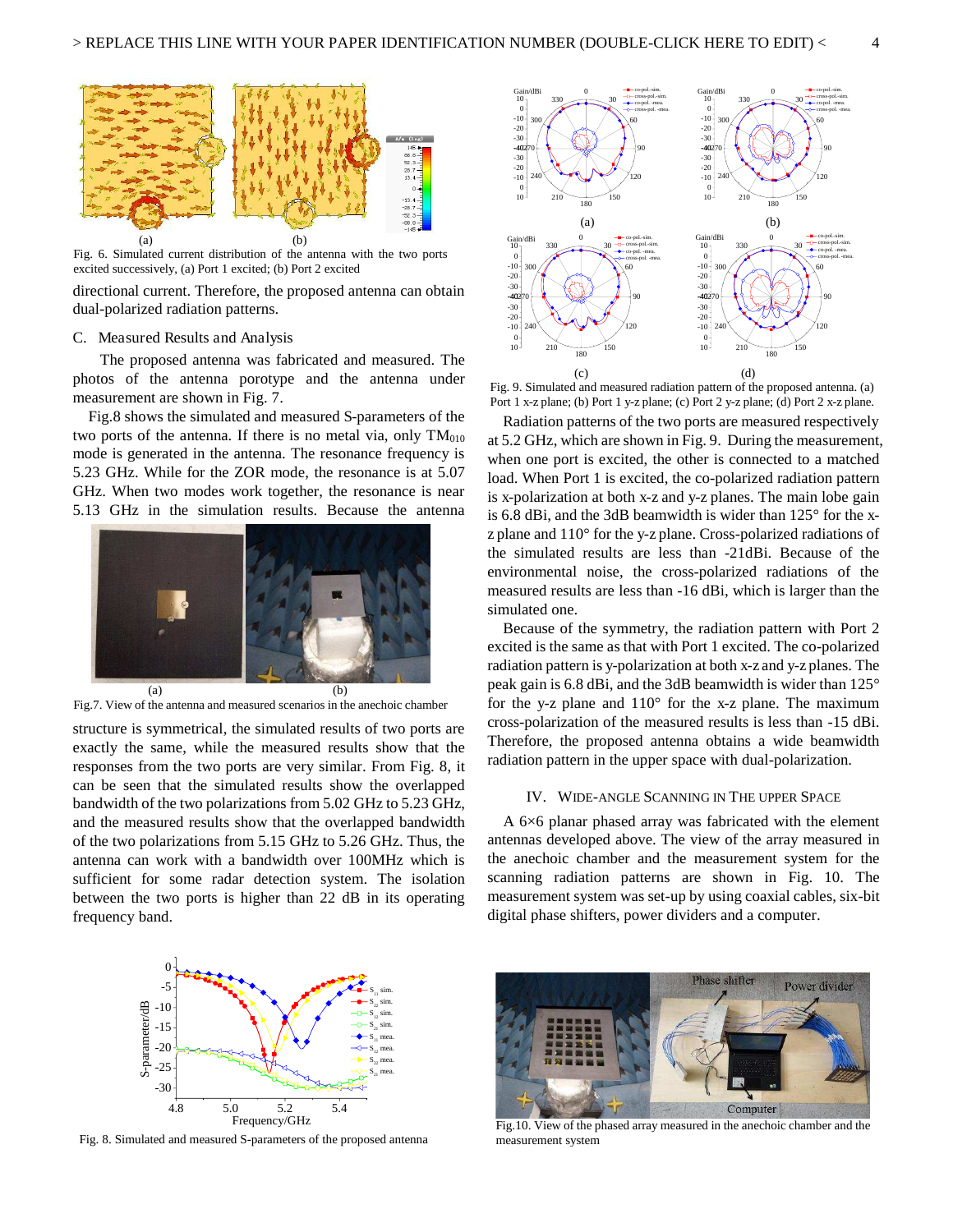The distance between the adjacent elements is 23 mm. The size of the substrate is  $19.5 \text{ cm} \times 19.5 \text{ cm}$ . Since the size of the metal ground plane has an effect on the radiation of the element antenna, the distance between the edge of the substrate and the edge elements is the same as the one on the single antenna, so the effect of the scattering of the edge of the metal ground is the same as that of the single antenna.



Fig.11. S21 and S12 of the two ports of orthogonal polarizations on Elements 1 and 3

As shown in Fig. 10, Elements 1 and 2 are the edge elements and Elements 3 and 4 are the middle elements. Fig. 11 shows the isolation between the two ports of orthogonal polarizations in Elements 1 and 3. Fig.12 shows the effect of the matching of Elements 1 and 3 with Port 1 excited, and the coupling between the adjacent elements with Port 1 excited. The elements have a perfect matching around 5.2 GHz with a bandwidth of 100 MHz. The  $S_{12}$  of the element's two ports in the array is less than -15  $dB$ . The S<sub>12</sub> between the adjacent elements is less than -16 dB.

Radiation patterns of Elements 1 and 3 in the x-z plane with Port 1 excited are shown in Fig.13. According to the analysis in Section III, a large size ground plane makes the beamwidth narrower than that of the single antenna. For the Element 3, the 3dB beamwidth is larger than 110°. For the edge Element 1 the lobe is inclined to one side and the 3dB coverage range can reach -70°in the elevation plane. Therefore, the beam of active



Fig.13. Active pattern of the element in the x-z plane with Port1 excited, (a) Element 1; (b) Element 3

patterns can also cover a wide angle range that is suitable for the wide angle scanning.

The scanning radiation patterns of the phased array were measured at 5.2 GHz. Fig. 14 shows the measured scanning radiation pattern in the x-z plane and y-z plane with Port 1 excited. Table III shows the specific scanning information from measurement of the phased array with Port 1 excited. In the table, " $\theta$ " is the main lobe direction in the elevation plane, "Gain" is the peak gain of the main lobe, "SLL" is the maximum sidelobe of the scanning pattern, and "Mcross-pol" is the maximum of the cross-polarization. Because of the



Fig.12. S-parameter of Elements 1 and 3,(a) Element 3;(b) Element1



Fig.14. Measured scanning radiation pattern of the phased array with Port 1 excited. (a) x-z plane; (b) y-z plane